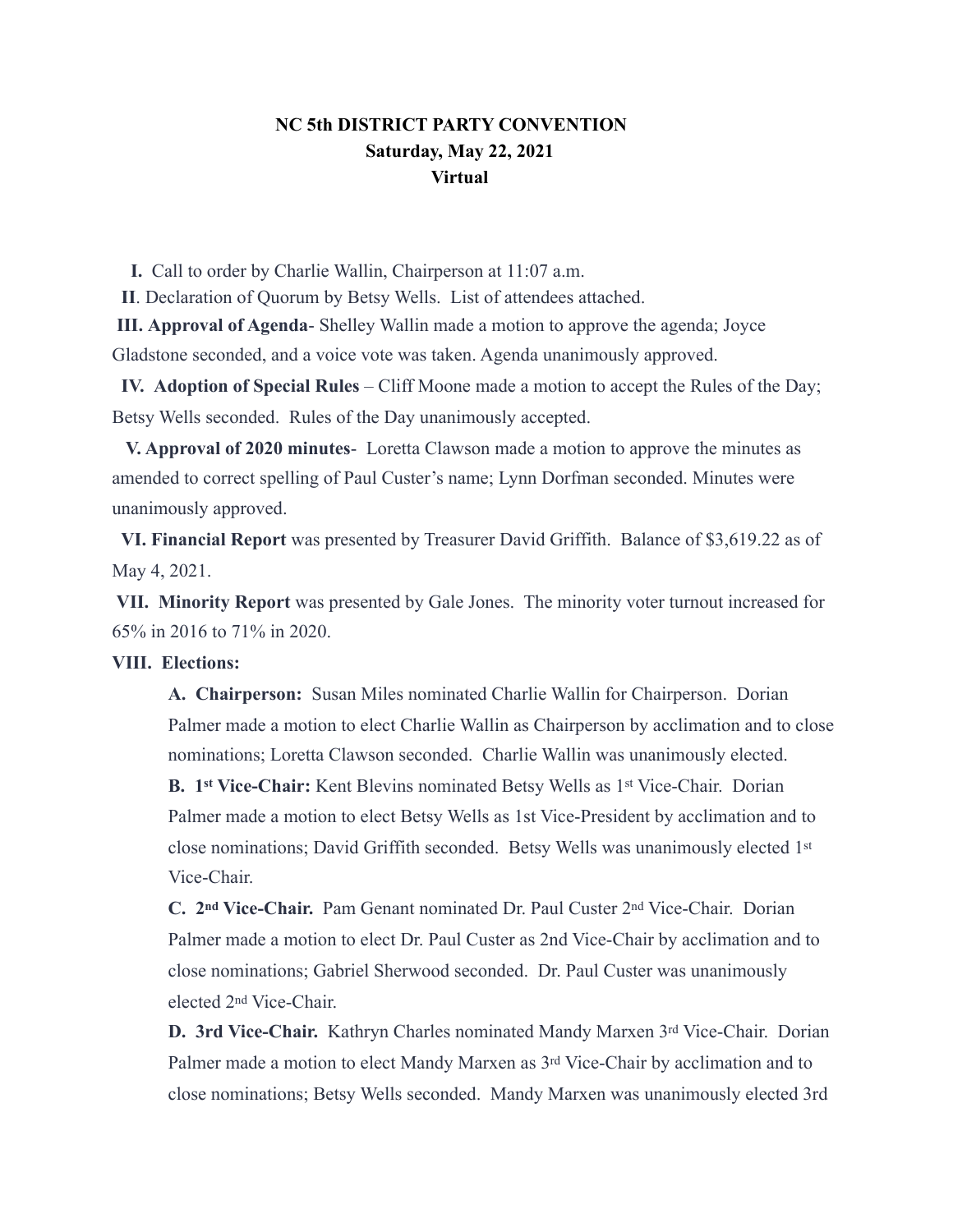Vice-Chair.

**E. Secretary:** Dorian Palmer made a motion to table the election for secretary; Pam Genant seconded. Motion carried unanimously.

**F. Treasurer:** Pam Genant made a motion to elect David Griffith Treasurer by acclimation and to close nominations; Betsy Wells seconded. Motion carried unanimously.

**IX. 2021 Resolutions:** Dorian Palmer made a motion to accept 19 resolutions as presented; Gabriel Sherwood seconded. Motion carried unanimously.

### **X. Other Business:**

**A.** U.S. Senate candidate, Cheri Beasley, spoke to attendees via Zoom.

**B.** "My Story," a video of young Democrat Ben Martin was shown.

#### **Announcements:**

**A**. Dorian Palmer, Young Democrats of NC Vice-President of Membership, gave an update for the Young Democrats of NC.

**B.** Betsy Wells reminded everyone on the upcoming Democratic Women's meeting on August 28, 2021.

**XI. Adjournment**- Cliff Moone motioned to adjourn, and Gale Jones seconded. Motion carried unanimously. Meeting adjourned at 1:30.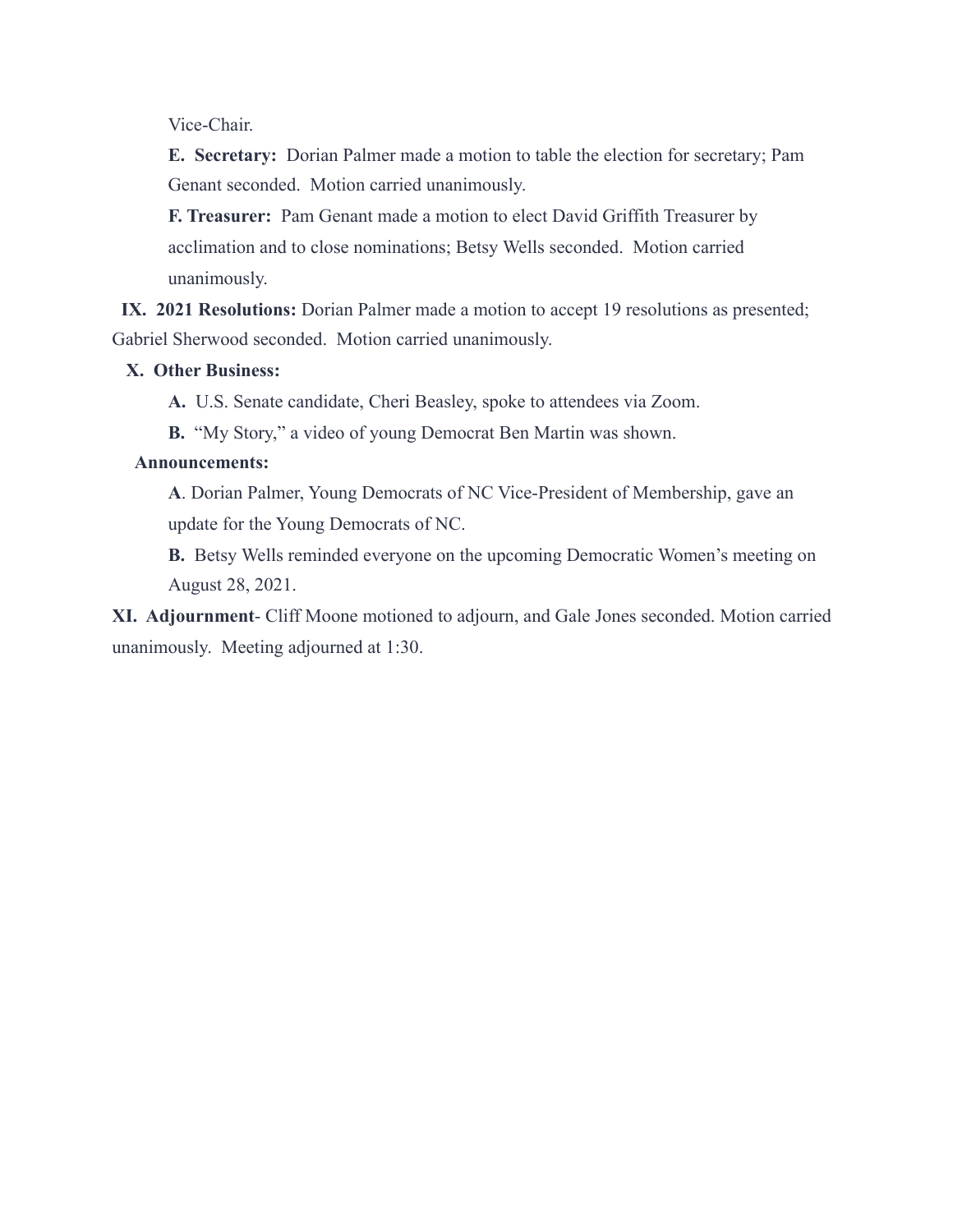# **2021 5th District Convention Attendees**

| <b>First Name</b> | <b>Last Name</b> | Email                            | Registratio<br>n Time | <b>Approval</b><br><b>Status</b> |
|-------------------|------------------|----------------------------------|-----------------------|----------------------------------|
| Cheri             | Beasley          | katie@cheribeasley.com           | #######               | approved                         |
| Mary              | Degree           | S2degree@aol.com                 | #######               | approved                         |
| Christy           | Gottfried        | Christy@gopostalprinting.com     | #######               | approved                         |
| Kenneth           | Sheldon          | egsheldo@gmail.com               | #######               | approved                         |
| Stephanie         | Holland          | stephanieholland105@gmail.com    | #######               | approved                         |
| Beth              | Sorrell          | basorrell@gmail.com              | #######               | approved                         |
| <b>Barbara</b>    | Pido             | barbarapido1014@gmail.com        | #######               | approved                         |
| Frank             | Cooke            | fcooke14@gmail.com               | ########              | approved                         |
| Chris             | Behrend          | behrendc@gmail.com               | #######               | approved                         |
| Skip              | Downs            | cbdowns7@gmail.com               | #######               | approved                         |
| Curtis            | Pressley         | Apfaith@aol.com                  | #######               | approved                         |
| Todd              | Carter           | tarheeltodd91@yahoo.com          | #######               | approved                         |
| Tre Corey         | Johnson          | trecoreyjohnson@gmail.com        | #######               | approved                         |
| diana             | marenfeld        | dmarenfeld@gmail.com             | #######               | approved                         |
| Michael           | Moore            | michaelmoore@skybest.com         | #######               | approved                         |
| Helen             | Chestnut         | hpchestnut@charter.net           | #######               | approved                         |
| Gwen              | Shafer           | skeeter.shafer@gmail.com         | #######               | approved                         |
| cherye            | Pace             | writerlb130@gmail.com            | #######               | approved                         |
| Emily             | <b>Bish</b>      | emmyem.bish@gmail.com            | #######               | approved                         |
| <b>Billy</b>      | Kennedy          | billykennedyforwatauga@gmail.com | #######               | approved                         |
| josie             | polhemus         | polhj1123@gmail.com              | #######               | approved                         |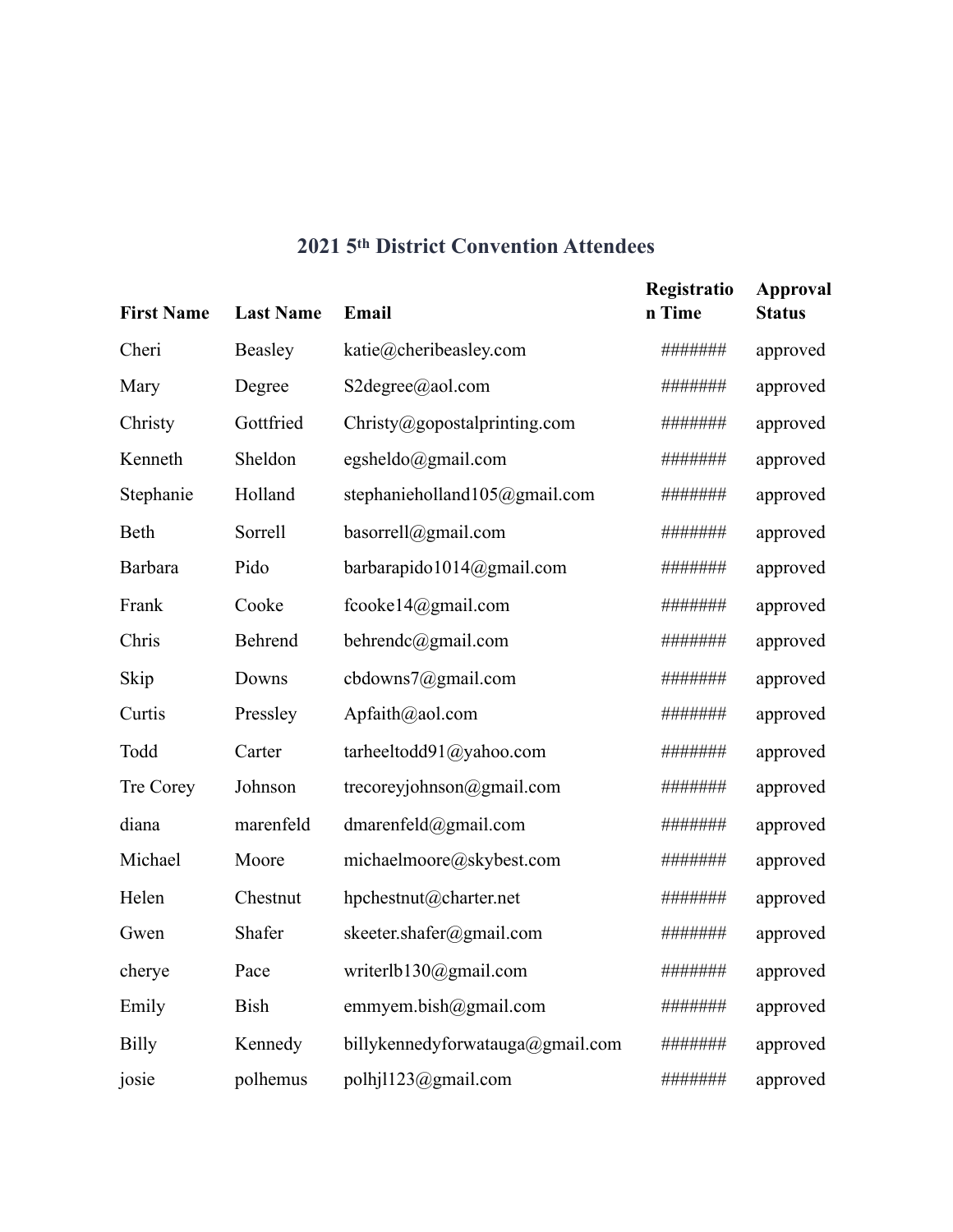| Leslie         | Kern            | kernleslieann@gmail.com       | ####### | approved |
|----------------|-----------------|-------------------------------|---------|----------|
| James (Jack)   | Kiser           | jkiser19@carolina.rr.com      | ####### | approved |
| Patsy          | Poston          | postoncentral@gmail.com       | ####### | approved |
| Camille        | Fox             | Cam.fox@hotmail.com           | ####### | approved |
| Terry          | Mccollum        | terrymccollum@yahoo.com       | ####### | approved |
| Pam            | Harmon          | pamelakharmon@hotmail.com     | ####### | approved |
| Ralph          | Sorrell         | ralphsorrell@hotmail.com      | ####### | approved |
| Debbie         | Kirkley         | d2kirkley@gmail.com           | ####### | approved |
| Ro'shaun       | McClendon       | Cjmac828@gmail.com            | ####### | approved |
| Joan           | <b>Brook</b>    | joanbrookphoto@gmail.com      | ####### | approved |
| Glenn          | Deal            | glenn.deal@thrivent.com       | ####### | approved |
| Andrew         | Ivester         | sj338@earthlink.net           | ####### | approved |
| Evelyn         | <b>Burris</b>   | burrise@yahoo.com             | ####### | approved |
| Diane          | Hampton         | dianebulan@hotmail.com        | ####### | approved |
| Pamela         | Genant          | genant2@gmail.com             | ####### | approved |
| Elmer Ray      | Raynor          | peacock4242@gmail.com         | ####### | approved |
| C. Vicki       | Gold            | vickig1144@outlook.com        | ####### | approved |
| Daniel         | Caudill         | daniel.caudill@icloud.com     | ####### | approved |
| <b>Brandon</b> | Whitaker        | whitaker367@embarqmail.com    | ####### | approved |
| Pamela         | Scott           | edconscott@yahoo.com          | ####### | approved |
| Judith         | Porter          | jbarlowporter@hotmail.com     | ####### | approved |
| Amanda         | <b>Bregel</b>   | amandabregel@gmail.com        | ####### | approved |
| Grayson        | <b>Barnette</b> | BarnetteG14@gmail.com         | ####### | approved |
| Jenna          | Kubiak          | ajcastillo726@gmail.com       | ####### | approved |
| <b>Stacy</b>   | <b>Brooks</b>   | cradleboard@gmail.com         | ####### | approved |
| Joyce          | Gladstone       | joycegladstone@roadrunner.com | ####### | approved |
| Kenneth        | Foster          | foster.kenneth1973@yahoo.com  | ####### | approved |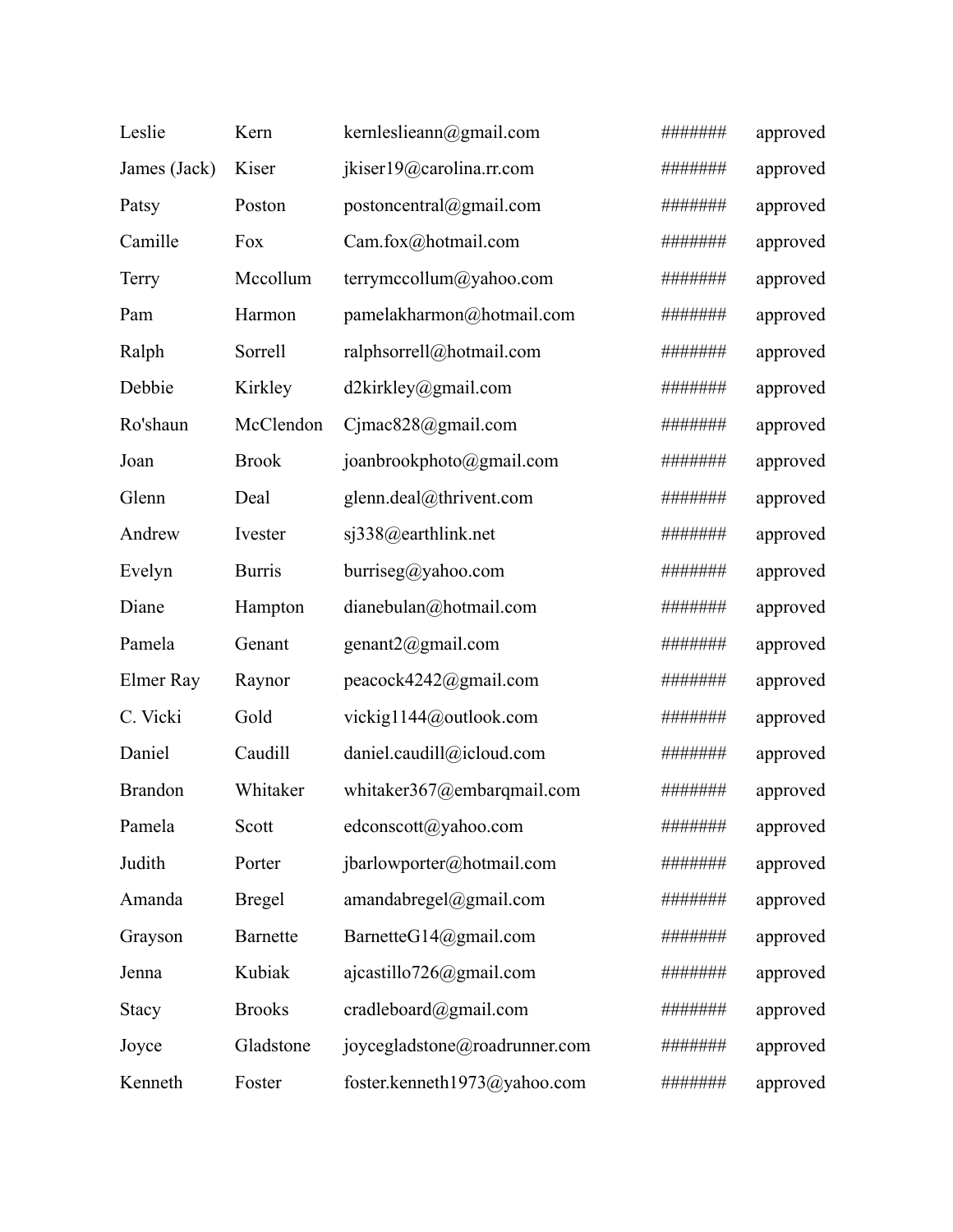| Beatrice             | Crocker        | Beatrice311@att.net         |         | approved |
|----------------------|----------------|-----------------------------|---------|----------|
| Sarah                | Koprowski      | sarkoprowski@gmail.com      |         | approved |
| David<br>Wilson      | <b>Brown</b>   | davidwilsonbrown@gmail.com  | ####### | approved |
| Patricia Kaye        | Reynolds       | p.kayereynolds@gmail.com    | ####### | approved |
| Maryrose             | Carroll        | maryrose.carroll@gmail.com  | ####### | approved |
| Tamisha              | Davis          | Takd2000@hotmail.com        | ####### | approved |
| William              | <b>Myers</b>   | bmyers14@netscape.net       | ####### | approved |
| Susan                | Miles          | $susan(\omega m$ ilesnc.com | ####### | approved |
| Elizabeth            | Faison         | eliza.faison@hotmail.com    | ####### | approved |
| Peggy                | Cooke          | puc@carolina.rr.com         | ####### | approved |
| Laura                | Parnell        | hickoryparnell@gmail.com    | ####### | approved |
| <b>ELIZABET</b><br>H | <b>HAGE</b>    | e hage@charter.net          |         | approved |
| Colleen              | Grossell       | cmgrossell@hotmail.com      |         | approved |
| Cliff                | Sheaffer       | csheaffer@carolina.rr.com   | ####### | approved |
| Rebecca              | Saunders       | becka6saunders@gmail.com    | ####### | approved |
| <b>HOPE</b>          | <b>CLAYTON</b> | hoperclayton@gmail.com      | ####### | approved |
| Sharon               | Everhart       | Everhartjd@gmail.Com        | ####### | approved |
| Connie               | Cox            | ccox49er@gmail.com          | ####### | approved |
| Kathleen             | Champion       | katechampion@yahoo.com      | ####### | approved |
| Paul                 | Custer         | 100stephensroad@gmail.com   | ####### | approved |
| Zach                 | Finley         | zachfinley19@gmail.com      | ####### | approved |
| Crystal              | Farmer         | crystalbyrdfarmer@gmail.com | ####### | approved |
| Kristen              | Moyer          | kristenmoyer@hotmail.com    | ####### | approved |
| Debbie               | Arnold         | $d$ @arnoldfineart.com      |         | approved |
| Patricia             | Olsson         | rosebudone2@gmail.com       |         | approved |
| Colleen              | Balco          | ckbalco@gmail.com           |         | approved |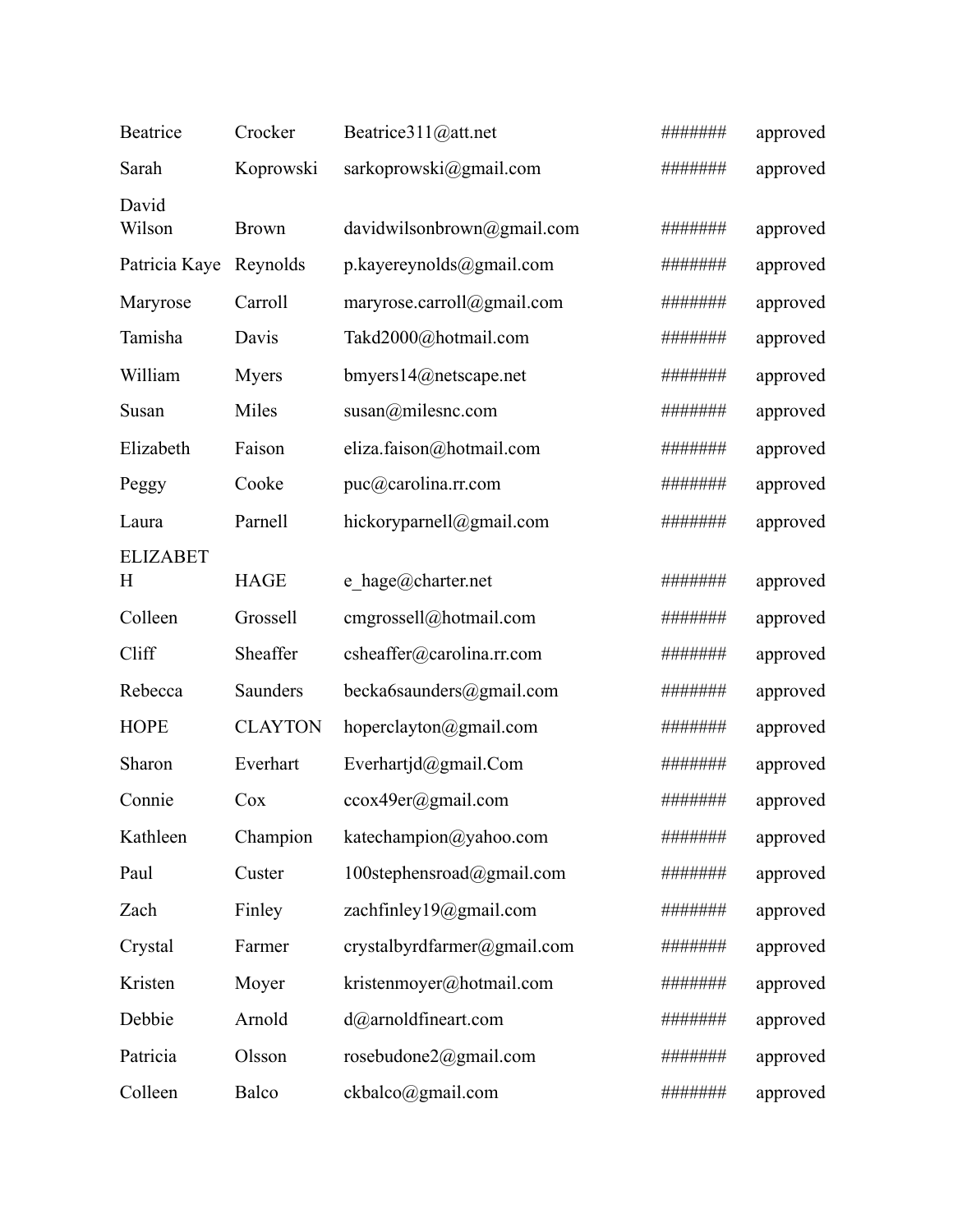|          | Bess-          |                             |         |          |
|----------|----------------|-----------------------------|---------|----------|
| Gale     | Raynor         | gtbess@yahoo.com            | ####### | approved |
| Chip     | Wilson         | Chip@chipwilsonteam.com     | ####### | approved |
| Cliff    | Moone          | moonesmark@gmail.com        | ####### | approved |
| Jeanne   | Supin          | jeanne@supin.com            | ####### | approved |
| Lynn     | Dorfman        | lynndorfman@gmail.com       | ####### | approved |
| Loretta  | Clawson        | lorettaclawson@msn.com      | ####### | approved |
| Tammy    | Beam           | tbeam2172@gmail.com         | ####### | approved |
| Sherry   | Willard        | sherrywillard@gmail.com     | ####### | approved |
| Robert   | Weeks          | robertweeks@earthlink.net   | ####### | approved |
| joyce    | coleman        | Jmcoleman46@yahoo.com       | ####### | approved |
| Robert   | Pruett         | rap136@hotmail.com          | ####### | approved |
| Karla    | <b>Busch</b>   | Buschkj@gmail.com           | ####### | approved |
| Jeanne   | Patterson      | waddleido@gmail.com         | ####### | approved |
| Judith   | Miller         | artz58djx@yahoo.com         | ####### | approved |
| Leatha   | Lockhart       | llockhart6@twc.com          | ####### | approved |
| Amanda   | Marxen         | mandy.marxen@gmail.com      | ####### | approved |
| Jonathan | Itskov         | jonyi89@gmail.com           | ####### | approved |
| Lathan   | Queen          | squeen2@carolina.rr.com     | ####### | approved |
| Kent     | <b>Blevins</b> | kentblevins@yahoo.com       | ####### | approved |
| shannon  | auer           | shannon.auer@gmail.com      | ####### | approved |
| John     | Schwinn        | jsschwinn@aol.com           | ####### | approved |
| Michael  | Careccia       | michael@michaelcareccia.com | ####### | approved |
| Alyce    | Machak         | alyce.machak@yahoo.com      | ####### | approved |
| Shelley  | Wallin         | shelleywainscott@yahoo.com  | ####### | approved |
| Adrienne | Woods          | Awoods 98@yahoo.com         | ####### | approved |
| Gayle    | Stewart        | Gayle.stewart54@icloud.com  | ####### | approved |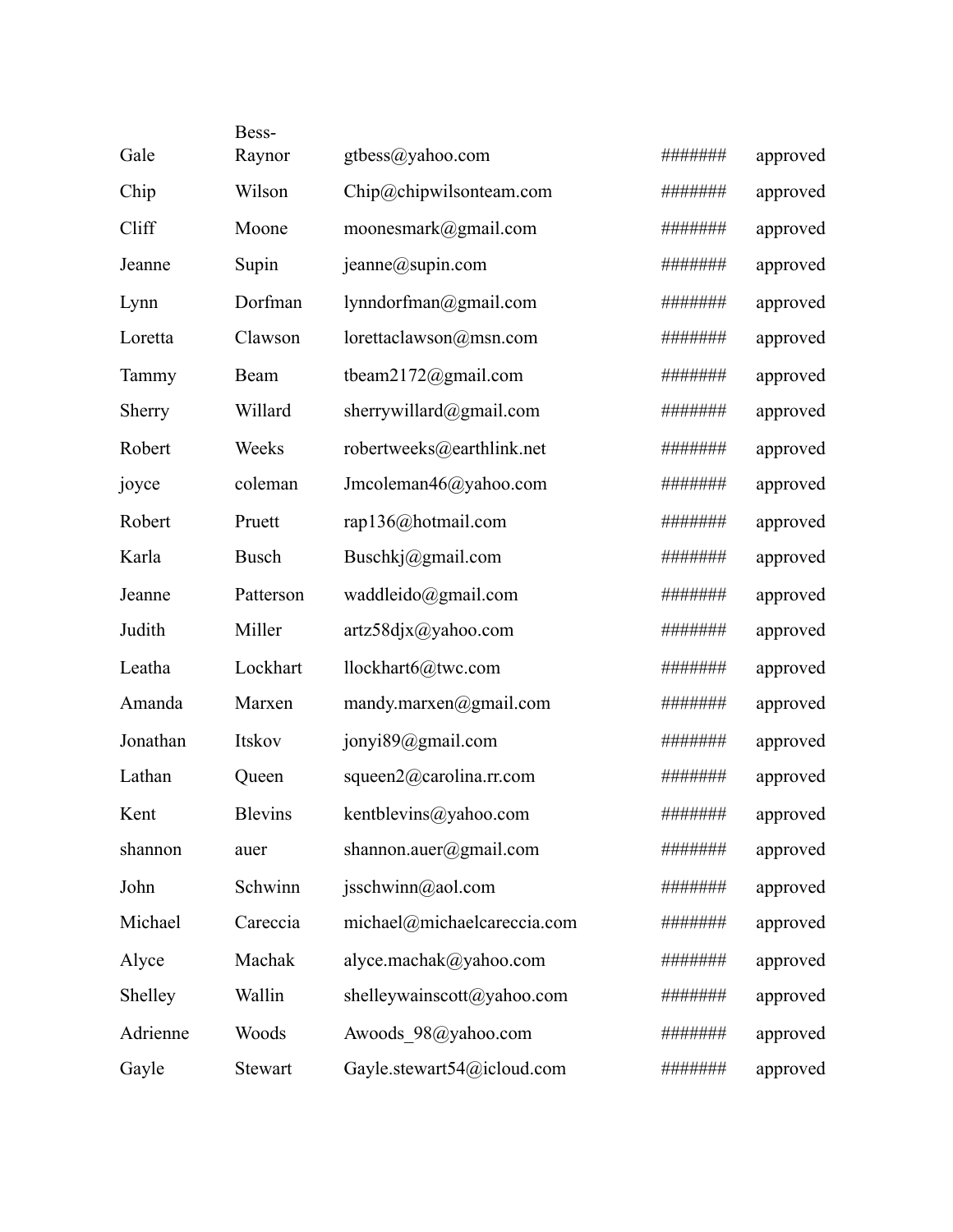| Edwin<br>(Chip) | Arnold         | etarnold $47$ @gmail.com       | ####### | approved |
|-----------------|----------------|--------------------------------|---------|----------|
| Gerald          | Hutchins       | sunvalley2001@gmail.com        | ####### | approved |
|                 | Morgenster     |                                |         |          |
| Pamela          | n              | pambo.nc@gmail.com             | ####### | approved |
| Angela          | Woods          | angelaywoods@yahoo.com         | ####### | approved |
| Melissa         | Wagner         | melwagner26@yahoo.com          | ####### | approved |
| Teresa          | Peace          | gail4peace@gmail.com           | ####### | approved |
| Ben             | Martin         | martinbben92@gmail.com         | ####### | approved |
| Nancy           | Yamashita      | $n\text{ancyemi@skybest.com}$  | ####### | approved |
| Julie           | <b>Brooks</b>  | bjulatoo@aol.com               | ####### | approved |
| <b>KATHRYN</b>  | <b>CHARLES</b> | kathryndcharles@gmail.com      | ####### | approved |
| Cynthia T       | Sellers        | cindysellers49@aol.com         | ####### | approved |
| <b>BJ</b>       | Zamora         | $b$ jz1949@gmail.com           | ####### | approved |
| Therese         | Wilson         | terri.bolotin@atriumhealth.org | ####### | approved |
| Margaret        |                |                                |         |          |
| <b>Betsy</b>    | Wells          | wellsbetsy@gmail.com           | ####### | approved |
| Susan           | Maxon          | srmaxon@earthlink.net          | ####### | approved |
| Matthew         | Hughes         | mhughes@ncdp.org               | ####### | approved |
| Teige           | West           | Tglwest@gmail.com              |         | approved |
| Michelle        | Roberts        | smrober22000@gmail.com         | ####### | approved |
| Jane            | Maupin         | janemaupin@yahoo.com           | ####### | approved |
| Ellen           | Arnold         | ellenarnold5@gmail.com         | ####### | approved |
| Anna            | Robinson       | steelergal627@yahoo.com        | ####### | approved |
| Natalee         | <b>Nieves</b>  | nataleenieves@gmail.com        | ####### | approved |
| Barbara R.      | <b>Myers</b>   | babsgurls@gmail.com            | ####### | approved |
| Patricia        | Irwin          | $piivwin0$ @gmail.com          | ####### | approved |
| Mary            | Conner         | catmom1882@gmail.com           | ####### | approved |